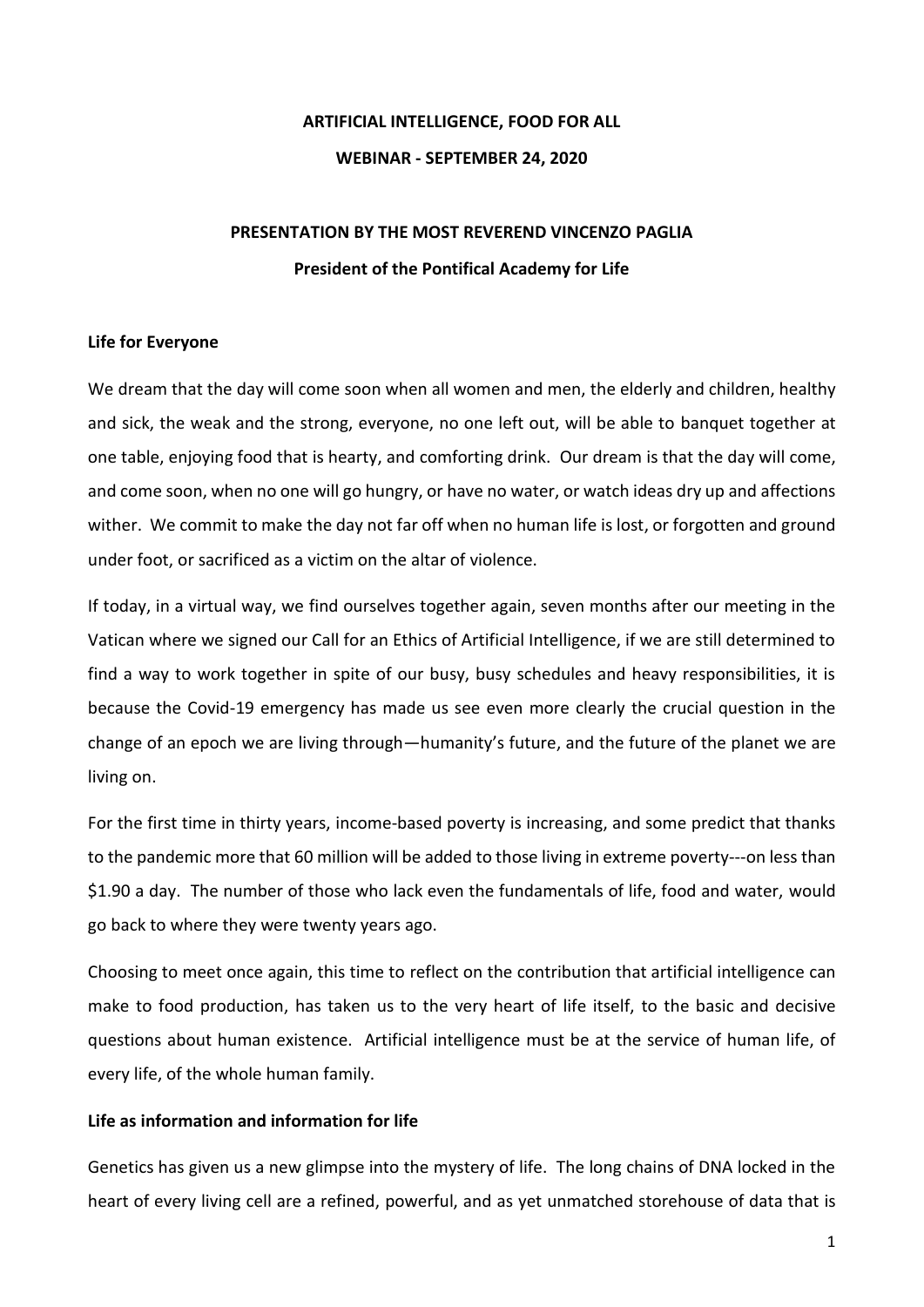being continuously processed, duplicated, transmitted, and repaired. I like to emphasize this analogy in order to highlight how to make use of information in the service of life and in the service of the food that nourishes life. Today's earlier presentations have offered valuable insights on which we can reflect. The two lived and practical experiences we will hear about shortly will offer us some best practices. So thank you, Director-General QU, thank you Doctor Kelly; thank you President Smith!

Still, however, we must not forget that life is more than the information contained in a strand of DNA. Even the greatest intelligence, even digital, or the most powerful machine learning system, has no power over life. Human life cannot be reduced to an algorithm, even one that is extremely elegant. Life is more than we can grasp, but also more than we could ever expect. It never lets itself be fully coded and it is always open to the beyond.

For this reason, it is increasingly clear that different fields of knowledge and different skills must find common spaces, places to share and compare, opportunities for mutual support---today's Webinar, for example. The scientific hyper-specialization that characterizes contemporary research, the cultural predominance of economics, the marginalization of any humanistic reflection, all create a serious risk that we'll lose sight of our goal and accept answers that do not respect the dignity of human life.

In the meeting between the humanities and high tech, there is a real place for ethical considerations (What is good?), and it is there that the challenge ethics gives to each of us (what can I and must I do?) takes on its full meaning.

The integration of artificial intelligence systems into the world of food, has changed and improved this sector, in both production and distribution processes. In addition, rather than simply eliminating positions, it has often created new jobs, offering employment to persons who would otherwise be left out of the work force. Optimization of available resources, generous sharing of scientific and technological knowledge, creation of management tools that improve storage capabilities and reduce waste, create easier access to markets and financial services—these are just a few examples of the benefits of artificial intelligence. Later, we'll hear about more, but the meeting between the human and the artificial intelligences has clearly been fruitful and effective. We must be grateful to those who work every day to achieve such significant results, especially in those geographical areas where food production, and markets for distribution, are most subject to meteorological, economic, political, and societal risks.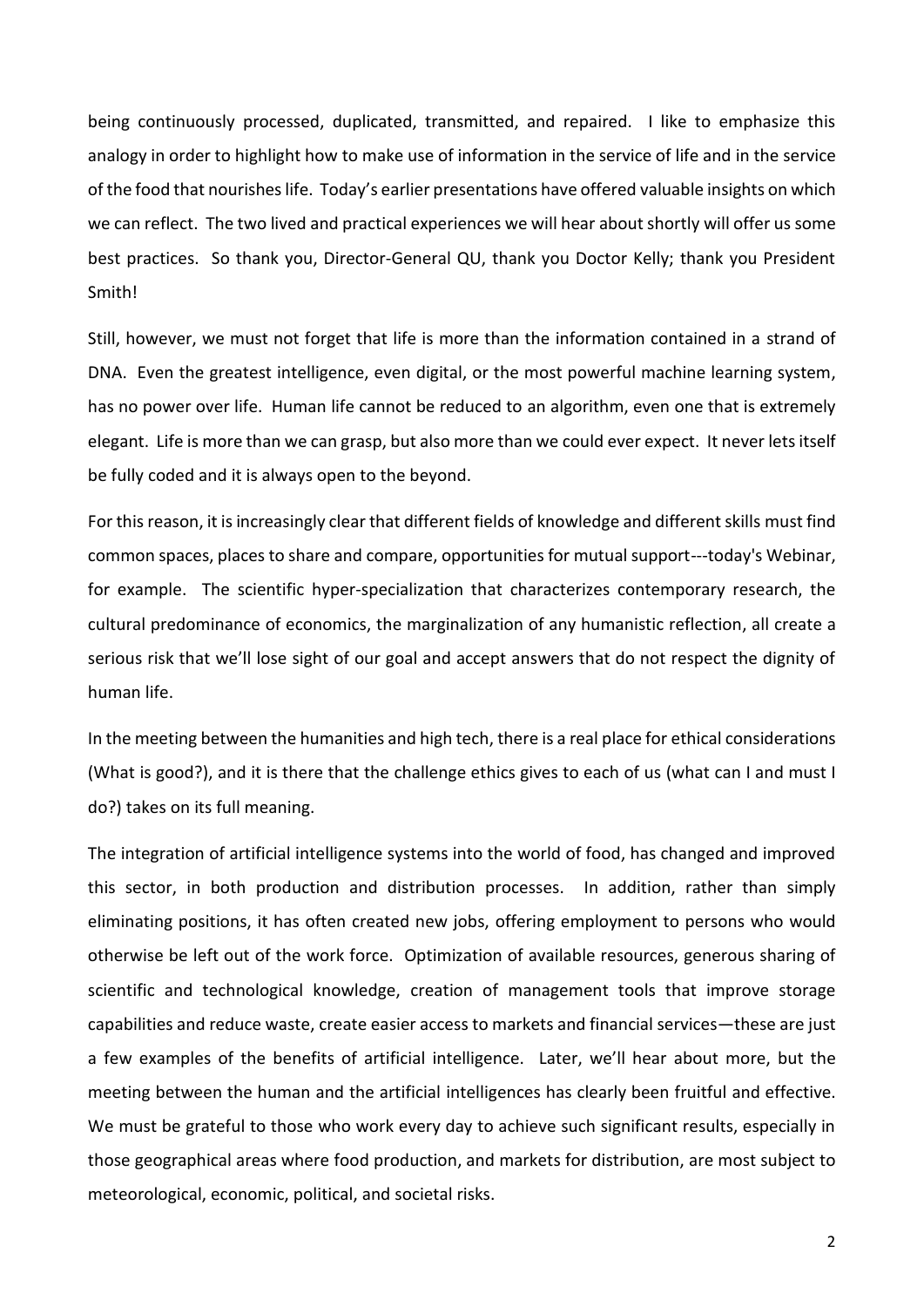Not to be forgotten either are the more advanced research initiatives, often still embryonic, which utilize systems of artificial intelligence to undertake projects that are particularly sensitive to environmental impact, even making food production possible in circumstances until today completely prohibitive.

#### **Good technologies for a good life**

Precisely because we are aware of the immense potential that these new technologies offer and the unimaginable pervasiveness that characterizes them, their application to the food sector requires special attention and a greater sense of responsibility. At stake are the fundamentals of every human's life---everyone's. At stake is the future of the planet.

The experience of nutrition itself gives us a clear indication of how to proceed. More than any other aspect of human experience, nutrition deals directly and explicitly with people's bodies. My referring to bodies means recognizing the primacy of humanity's concrete existence in history. It is an inescapable and irrepressible physicality that, fortunately, resists attempts at virtualization, Feeding the body involves caring, but not for humanity in general or generic populations (they are simply collective names) but for every inhabitant of the planet, in his or her absolute and irrepressible and singular God-given dignity. We must be aware that widespread digitization and the standardization required to process the immense amount of data needed by artificial intelligence can expose persons to risky testing processes, even sometimes unacceptable ones that can eliminate and marginalize the weakest among us. We feed bodies so that we don't lose their stories. We take care of bodies so that we can establish a wise balance between hypertechnologizing agri-business and preserving that prudent craftsmanship whose most valuable tools are human hands.

This care for detail needs to be practiced and protected not only at the individual level but also within local cultures. The implementation of clearly Western-matrix technologies in food production and processing has a profound effect on the food cultures of the earth's various populations. We have to feed everyone, but not everyone has to eat the same thing. Protection of biodiversity (human, crops, animal) is a central task and must be part of the whole food process, from an ethical by-design stage to the presentations that lead to acceptance and marketing. Even if it means that it's harder to make a program work; even if it means reconsidering from a different cultural vantage point a project that is already underway and might require significant modification. Basically, we

3